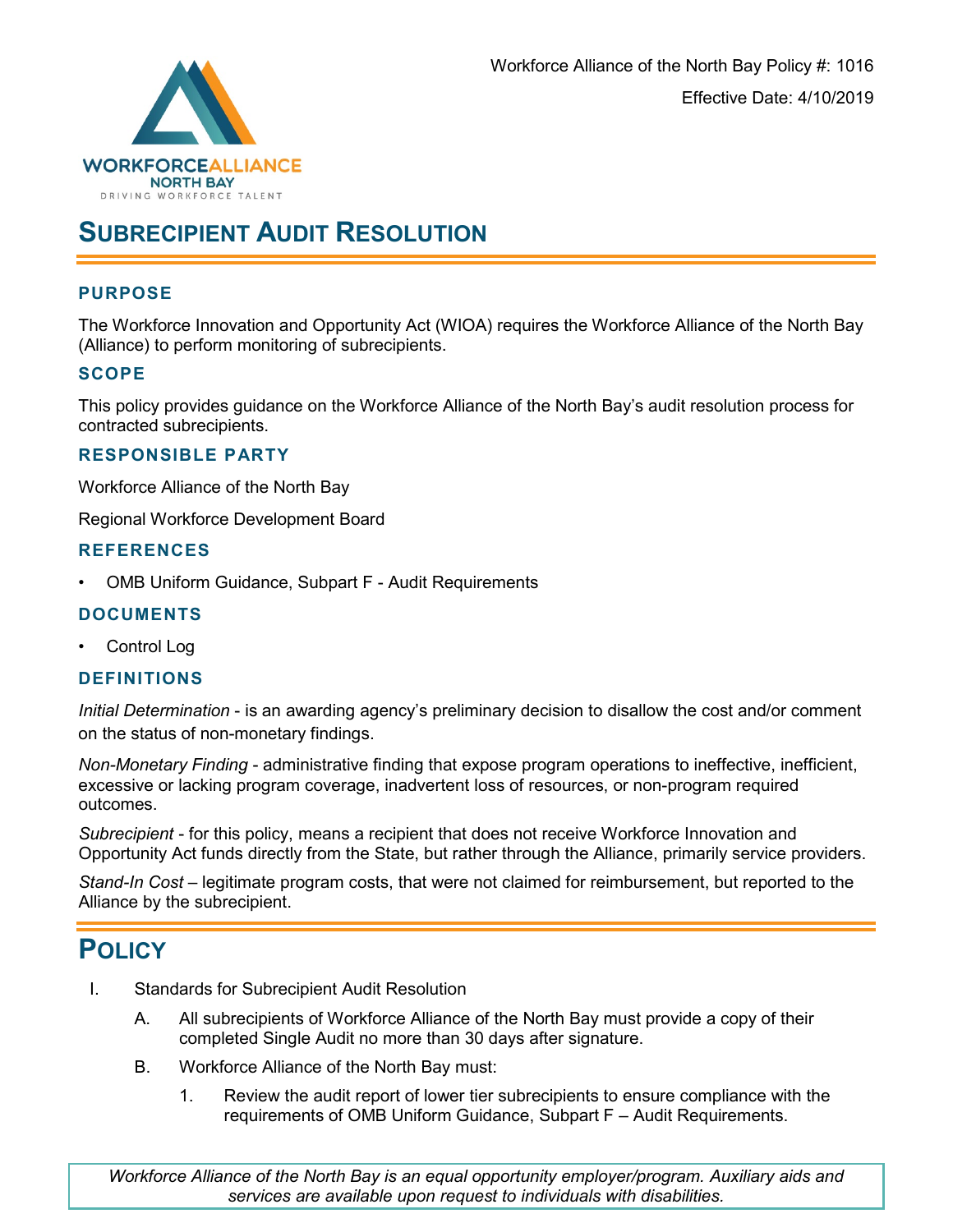- 2. Establish an audit resolution file to document the disposition of reported questioned costs and corrective actions taken for all findings.
- 3. Complete a Control Log when relevant to subrecipient contract with the Alliance. The log must contain the following:
	- a) The date of the audit.
	- b) The period covered by the audit.
	- c) The date that the audit was received.
	- d) The auditor.
	- e) The questioned costs.
	- f) The administrative findings.
	- g) The date or dates of the Initial and Final Determinations.
	- h) Documentation of decisions regarding the disallowed costs and administrative findings.
	- i) The Control Log is found on the Alliance electronic file system.
- 4. During the Alliance's informal resolution process, the subrecipient may submit documentation to support allowability of costs and proposed corrective action of administrative findings. Informal resolution discussions will be conducted in person, but may be held by telephone, if necessary. When a meeting is held, a sign-in sheet will be provided. The sign-in sheet must be retained as part of the file. The meeting must be documented by either a voice recording or written notes. Negotiation of repayments can be initiated at this time.
- 5. Issue a written final determination when necessary. The final determination includes:
	- a) Reference of the initial determination.
	- b) Summation of the information resolution meeting if held.
	- c) Decisions regarding the disallowed costs, listing each disallowed cost and noting the reasons for each disallowance.
	- d) Questioned costs that have been allowed by the awarding agency and the basis for the allowance. Generally, this will be a notification that the Alliance has accepted subsequent documentation or reasons why cost is allowable.
	- e) Demand for repayment of the disallowed costs.
	- f) Description of the debt collection process and other sanctions that may be imposed if payment is not received.
	- g) Rights to a hearing.
	- h) The status of each administrative finding.
- C. The resolution process for issues arising from subrecipient audits must be completed within six months after receipt of the subrecipient's audit report and must ensure that the subrecipient takes appropriate and timely corrective action.
- D. The audit file must be assembled for ease of reference in the event of future action. The file must be tabulated with the most current documentation first. The file should include the following: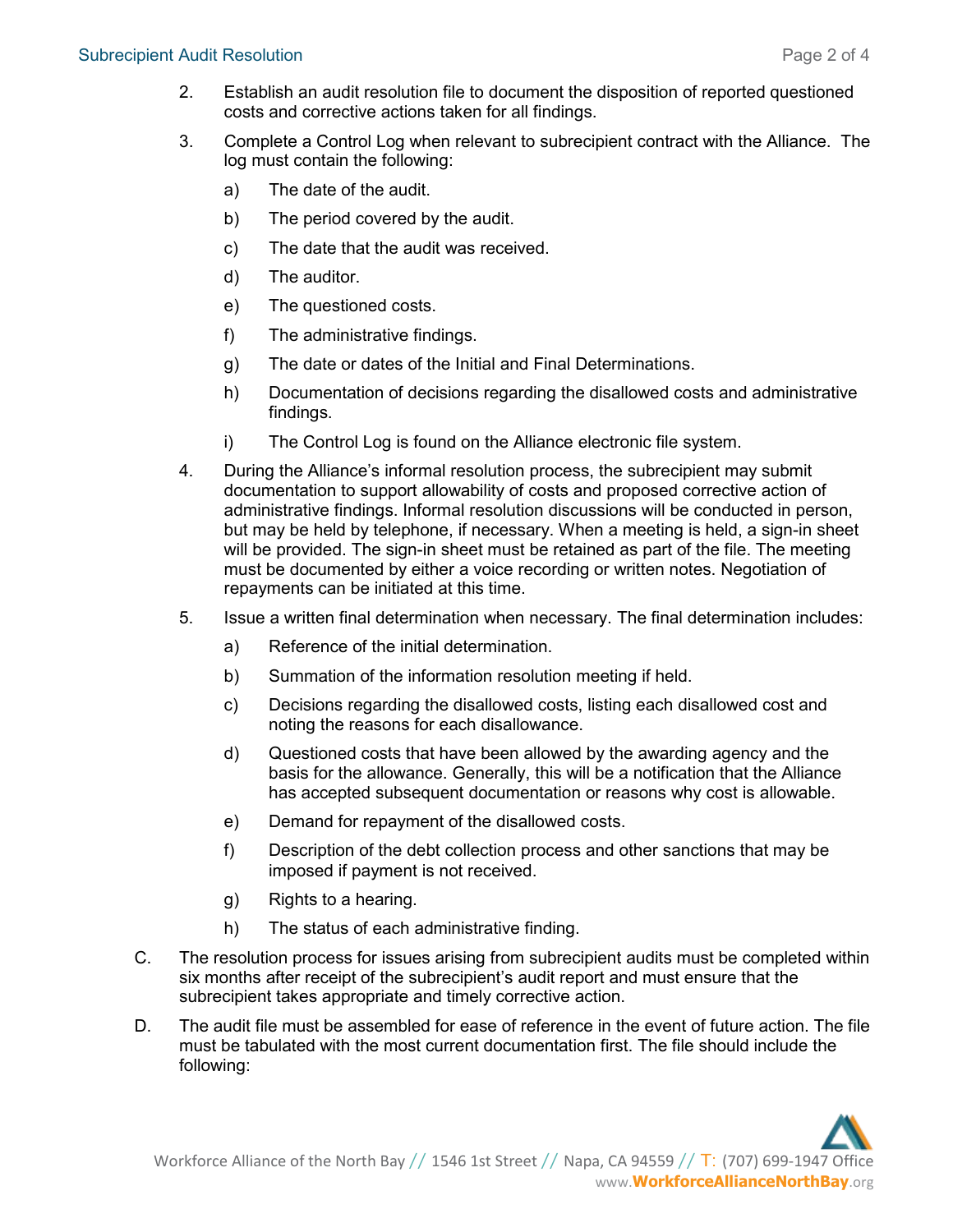- 1. Final determination and proof of receipt by the subrecipient.
- 2. Additional documentation submitted as part of the informal resolution process:
	- a) Notes related to the information resolution.
	- b) Sign-in sheets for any information resolution meetings.
- 3. Initial determination and proof of receipt by the subrecipient.
- 4. Response to the final audit report.
- 5. The final audit report.
- E. The Alliance will adopt local-level hearing procedures, as in place with the County of Marin (current legal services contractor).
	- 1. The Alliance reserves the right to overturn a hearing officer's decision where it is determined to not comply with the Workforce Innovation and Opportunity Act or Regulations. This action will be used when and if EDD requires the decision be changed.
	- 2. The hearing will allow both parties the right to present either written or oral testimony, call and question witnesses in support of their position, present oral and written arguments, examine the records and documents relevant to the issues, to be represented.
	- 3. The hearing shall be recorded mechanically or by court reporter.
	- 4. The service provider has 30 calendar days after the final determination is issued to submit a written request for a hearing. At least ten calendar days before the hearing, written notice of the date and site of the hearing must be provided to the auditee.
	- 5. The ten-day notice may be shortened with the written consent of both parties.
	- 6. The subrecipient may withdraw the hearing request; the withdrawal request must be in writing.
	- 7. The hearing officer must issue a decision within 60 days of the request filing date.
- F. If the subrecipient appeals the decision of Alliance's hearing officer to the state, the Alliance will send EDD the case files for review. EDD will provide a determination based on the evidence without consideration of any imposed sanction.
- G. The Alliance shall ensure correction of any unresolved administrative findings. The Alliance must determine the status of the unresolved administrative findings through its monitoring process and determine that appropriate corrective action has been taken or is planned. A copy of the monitoring report substantiating the implantation of the appropriate corrective action must be on file.
- II. State Hearings
	- A. All auditees have the right to request a state level hearing. All requests for hearings, including amendments shall be in writing.
		- 1. Requests for a hearing must be made within 15 days from the date of the final determination or the decision of the local hearing officer.
		- 2. All auditees have the right to withdraw their request for a state level hearing but must do so in writing.